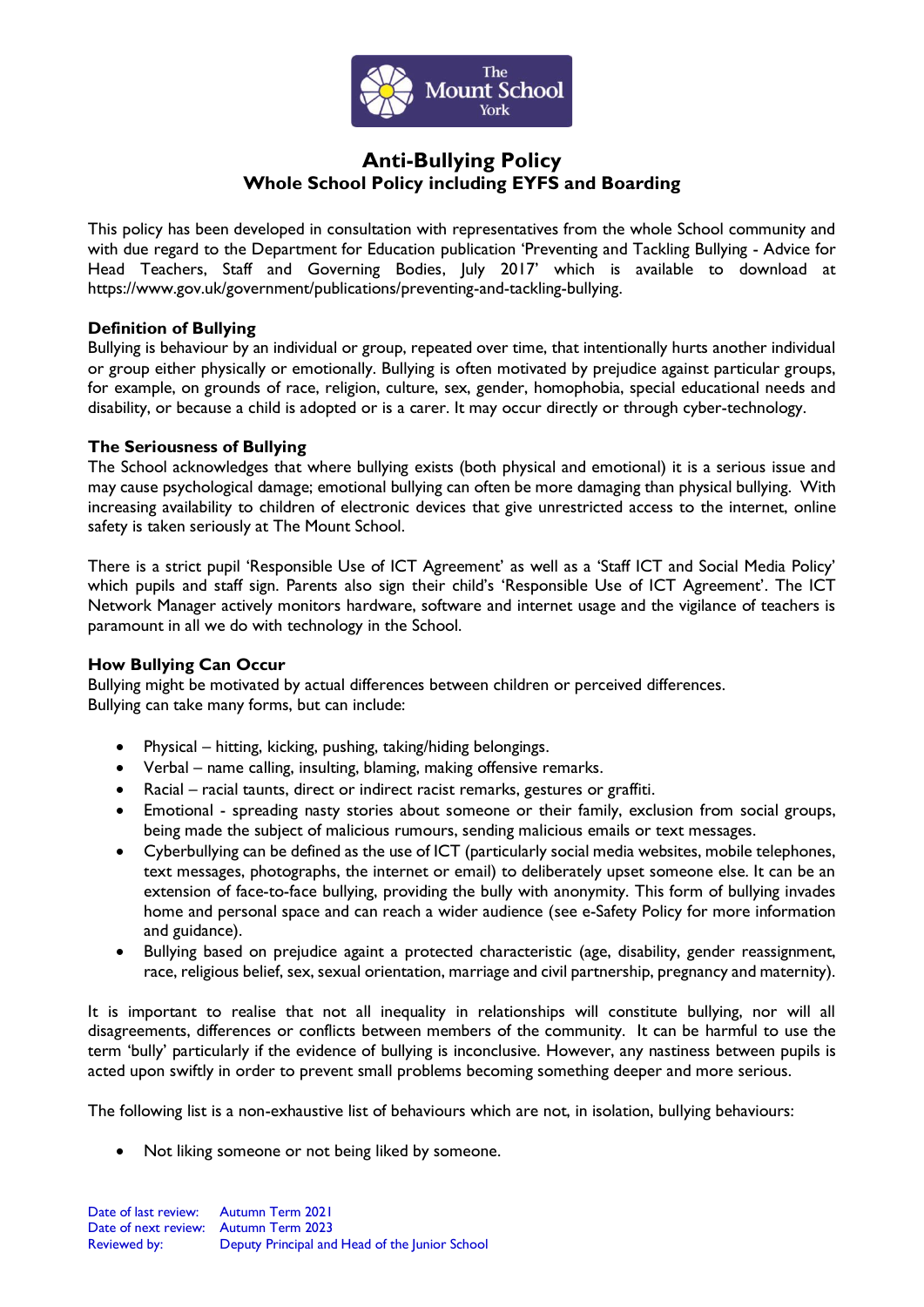- Being excluded from play or activities where there is no intention to humiliate or emotionally harm the person being excluded.
- Accidentally bumping into someone.
- Assertiveness.
- A single act of telling a joke about someone although the difference between having a sense of humour and making fun of someone is very fine and people can misjudge this use of humour with negative consequences.
- Arguments are just heated disagreements between two or more people or groups conflict is a natural part of human behaviour; peaceful resolution of conflict is a healthy and essential part of community, of society and of a world where there are differences.
- Expression of negative thoughts or feelings regarding others this is to be discouraged but does not constitute bullying per se.
- Isolated acts of harassment, aggressive behaviour, intimidation or meanness are not necessarily bullying but they can become so if they are repeated over time.

Teachers and schools have to make their own judgements about each specific case (DfE 'Preventing and Tackling Bullying', July 2017).

# **How the School Prevents Bullying**

Preventing violence and ensuring immediate physical and emotional safety is the School's first priority. The Mount School York has a zero-tolerance approach to bullying including cyber bullying, prejudice based bullying and discriminatory bullying.

Bullying is discussed as part of the curriculum as is appropriate for the age group. There are many areas across the curriculum where pupils have opportunities to discuss the issue of bullying, where success is celebrated and where good behaviour and respect for each other are promoted and modelled by staff. These include:

- PSHE
- Form Time.
- Drama/role play.
- RE discussions.
- Developing team spirit in PE/Games.
- Use of literature, including poems, stories and plays, historic events, current affairs and videos, problem solving activities.
- Morning Meetings/Assemblies.
- ICT appropriate use of language in text messages, email and social networking sites.
- E-safety posters are displayed around School and a programme of e-Safety is delivered as part of the School curriculum.

The curriculum is used to:

- Raise awareness about bullying and the School's Anti-Bullying Policy.
- Increase understanding for victims and help to build an anti-bullying ethos.
- Teach pupils how to constructively manage their relationships with others.
- Develop a culture where bullying, including sexual harassment and online sexual abuse, are not tolerated, and where issues are identified and early intervention facilitated to better protect pupils.

The main aim is to:

- Create an environment of good behaviour and respect, where staff and older pupils set a positive example to younger pupils of caring, valuing and looking after one another.
- Enable pupils to develop an understanding of diversity and an appreciation of the differences between people, thus avoiding prejudice-based language.
- Build resilience in pupils by teaching them to protect themselves and others, including when online.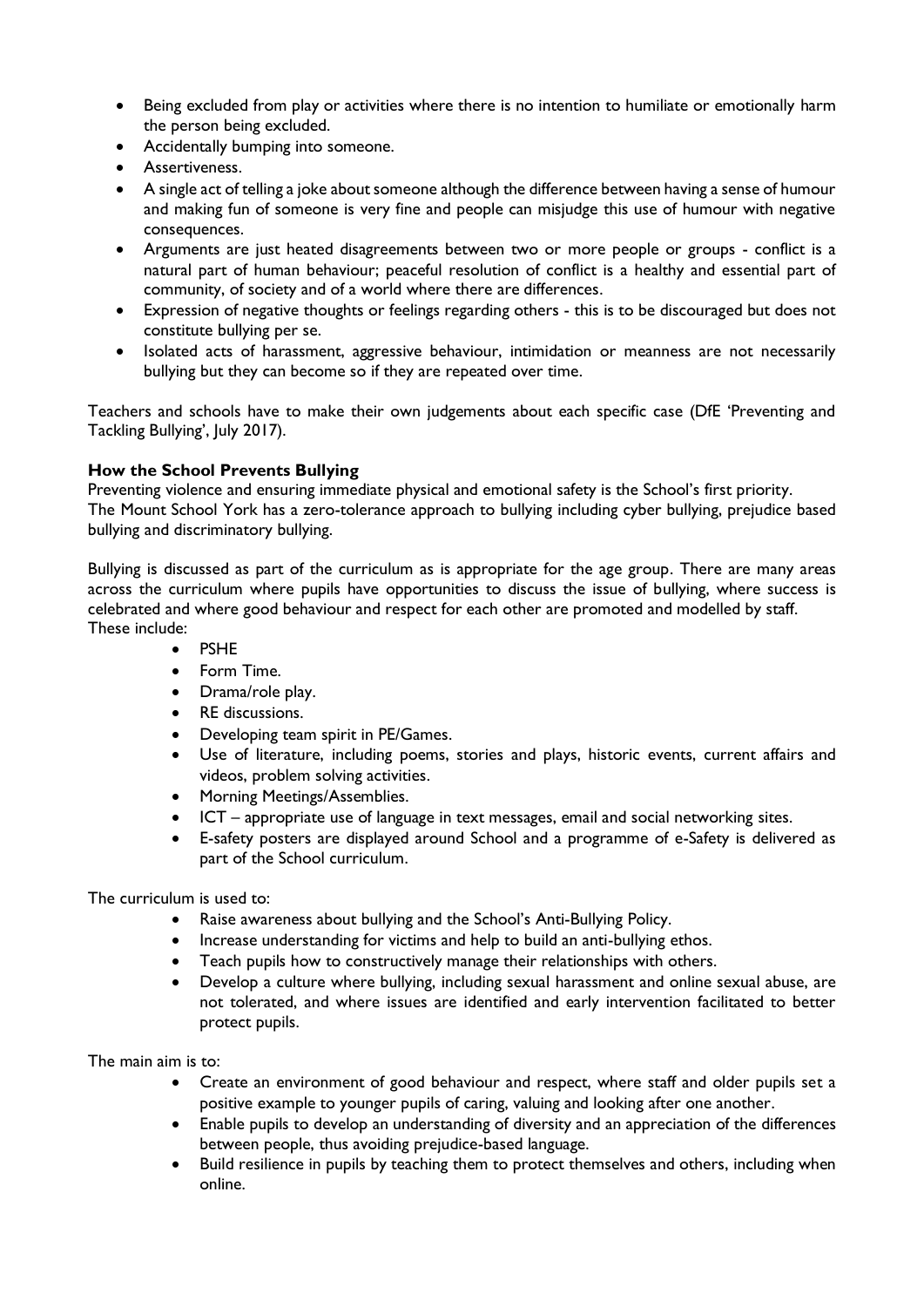• Educate pupils as to what constitutes effective online safety and how to report online bullying without fear of retribution.

# **Raising Staff Awareness of Bullying**

All staff are made aware of the School's Safeguarding and Child Protection Policy, Anti-bullying Policy, Behaviour Policies and the ICT/e-Safety Policy which outline the School's expectations for standards of behaviour. All staff are expected to uphold these policies at all times and must be particularly alert to pupils who may be vulnerable and at risk from bullying.

Through training, all staff will keep up-to-date with their understanding of the principles of this policy and their legal responsibilities with regard to preventing, dealing with and recording incidents of bullying. Staff are trained to be aware of possible signs of bullying, identifying action to resolve and prevent problems, including in relation to on-line bullying, and to know how to access sources of support. As appropriate, the School links with outside agencies to train staff and help them support pupils, in particular those with protected characteristics, including those with SEND, and LGBT pupils. Pupil matters are discussed weekly in both Junior and Senior School staff meetings.

Boarding staff are particularly mindful of their responsibilities when acting in loco parentis of pupils outside of the school day. Boarding staff undergo annual training in how to monitor and manage the behaviour of boarders and deal with any bullying in line with the School's Anti-bullying and Behaviour policies.

#### **Working With Parents and Guardians**

Parents and guardians play a key role in the management and monitoring of their child's behaviour, especially outside of school and in particular in cyber-space, and must be alert to incidents of bullying and the safeguarding and protection of pupils. All parents are expected to support the School's Anti-Bullying Policy.

Any parent who suspects that their child may be being bullied or is involved in bullying other children should speak to their child's Class Teacher/Personl Tutor/Head of Boarding. The child should be encouraged by their parents to talk to their Form Tutor about problems they are experiencing with other children or to talk about their involvement (including when they have found themselves a bystander) in the bullying of other children. Should parents feel concerns raised about bullying are not being acted upon quickly enough they should contact Rachel Capper (Head of Junior School) or Bridget Perks (Deputy Principal).

#### **Raising Awareness of Pupil Responsibility**

The responsibility for preventing bullying is shared with all adults and pupils in the School community. Pupils are expected to put into practice what they have learned about anti-bullying and to make a positive contribution to the life of the School and the happiness and safety of all the pupils within it.

#### **Reporting Bullying**

All staff, pupils and parents are required to be aware of the School's Anti-Bullying Policy so that everyone can act consistently when an incident is reported. All suspected and/or reported incidents of bullying, including cyberbullying and bullying outside School, will be dealt with as they occur.

Systems for children to confidently report abuse, should be well promoted, easily understood and easily accessible. These are displayed on posters in the Junior School foyer area and Senior School safeguarding boards. Through PSHE lessons and Form Time, children are reminded that they can approach trusted adults in School to share concerns. Children should know that their concerns will be treated seriously.

The Class Teacher/Personal Tutor/Head of Boarding normally deals with any reported incidents of bullying in the first instance but will also refer the matter to Heads of Year/Senior Staff. Other staff who are aware of problems or who deal with them in the first instance, will also inform the Class Teacher/Personal Tutor/Head of Boarding/Senior Staff of the situation.

If incidents occur, staff will: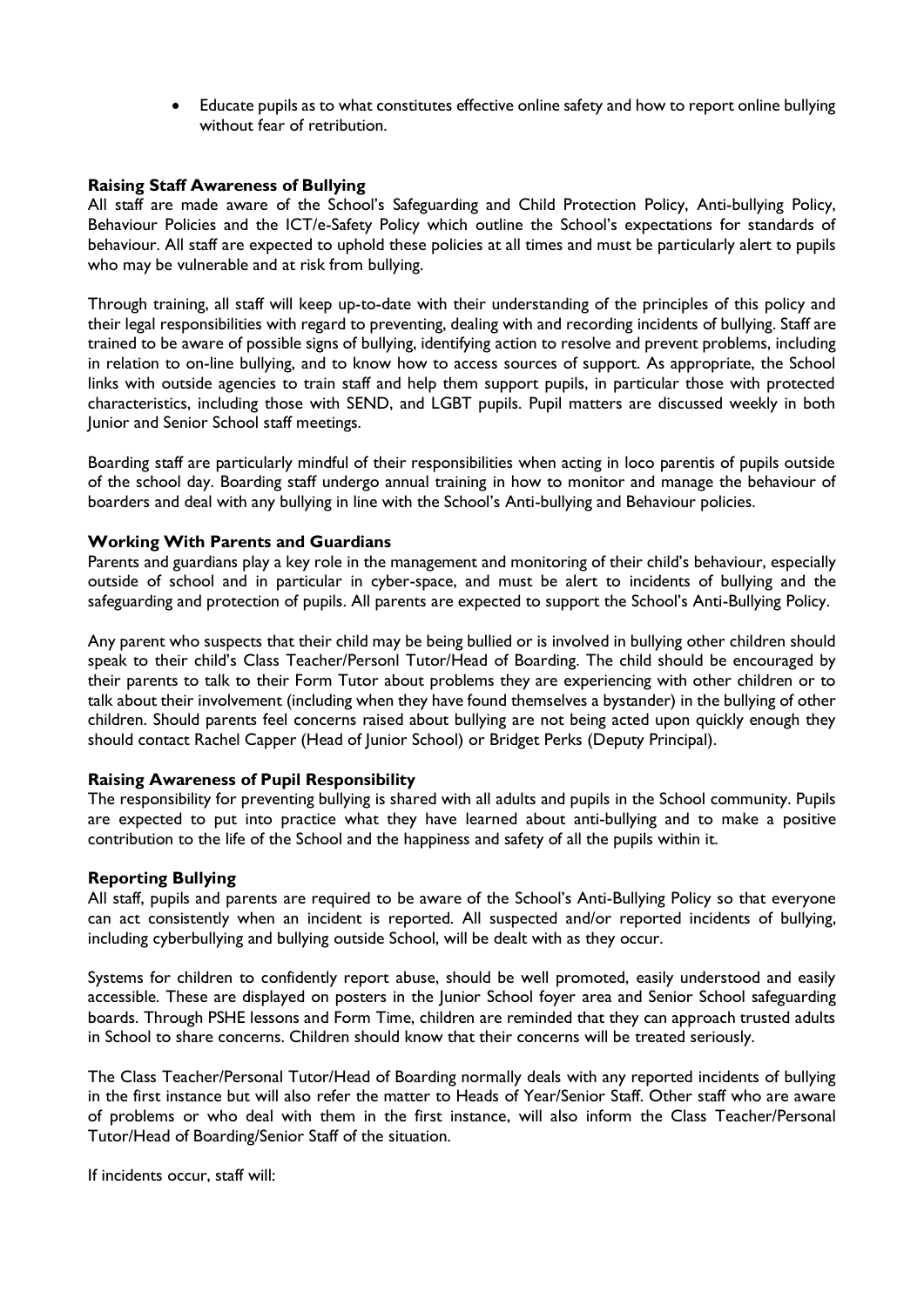- Follow them up as soon as possible.
- Not make premature assumptions.
- Listen carefully to all accounts, from the victim and the bully and any others as appropriate (several pupils saying the same thing does not necessarily mean they are telling the truth).
- Establish the context of the incident and what can reasonably be done to avoid similar situations in the future.
- The victim will be comforted and provided with support as appropriate.
- The bully will be asked to provide an explanation of their behaviour.
- During this process both the bully and the person being bullied will receive an appropriate level of pastoral care and support, for example, through peer mentors, Class Teacher, Personal Tutor, Heads of Year, Head of Boarding, Senior Staff, School Nurse or outside agencies, as appropriate.

If the Principal/Designated Safeguarding Lead decide that a child is suffering or likely to suffer significant harm because of the bullying incident, the case will be treated as a child protection concern and a referral made to outside agencies such as the Police or Children's Social Care. This will be done in line with the School's Safeguarding and Child Protection Policy and procedures.

At all times, staff must ensure pupils on all sides are properly supported and are aware of to whom they can go for support. Pupils must be made aware of channels of internal and external support, for example, the School Nurse and Childline.

# **Sanctions to be Adopted**

In the event of any misbehaviour staff follow the School's Behaviour Policy which is available from the School website.

In cases of proven bullying, staff will stress to the bully the seriousness of the situation. The bully will be encouraged to understand why their behaviour was wrong and what effect it has had on the victim. The bully will be told to stop any inappropriate behaviour and sanctions will be implemented as appropriate, in line with the Behaviour Policy. Strong sanctions such as suspension and ultimately exclusion are applied in cases of severe or persistent bullying.

Following an incident, staff will:

- Follow-up after an incident, within about two weeks, to ensure that the bullying has not started again.
- Ensure that there is on-going follow-up and monitoring of the situation the following half-term.
- At annual 'hand-over' meetings, ensure that the next Form Tutor or Class Teacher knows of any history of problems between pupils.

#### **Recording of Bullying Incidents**

A record of any bullying incidents will be kept with the Principal. This record will allow the evaluation of the effectiveness of approaches adopted and enable patterns to be identified. This will include the date, a brief description of the problem and an outline of the action taken to address the situation, including any sanctions.

Useful resources for parents, pupils and staff

- Kidscape <http://www.kidscape.org.uk/>
- Bullying UK<http://www.bullying.co.uk/advice-for-parents/how-to-spot-the-signs-of-bullying>
- Kid smart <http://www.kidsmart.org.uk/parents>
- Think you know CEOP<https://www.thinkuknow.co.uk/parents>
- Anti-bullying Alliance [http://www.anti-bullyingalliance.org.uk](http://www.anti-bullyingalliance.org.uk/)
- Beat Bullying [http://beatbullying.org.uk](http://beatbullying.org.uk/)
- DfE Advice for Parents on Cyberbullying [https://www.gov.uk/government/uploads/system/uploads/attachment\\_data/file/444865/Advice\\_for\\_p](https://www.gov.uk/government/uploads/system/uploads/attachment_data/file/444865/Advice_for_parents_on_cyberbullying.pdf) [arents\\_on\\_cyberbullying.pdf](https://www.gov.uk/government/uploads/system/uploads/attachment_data/file/444865/Advice_for_parents_on_cyberbullying.pdf)
- School Nurse Cindy Magyar